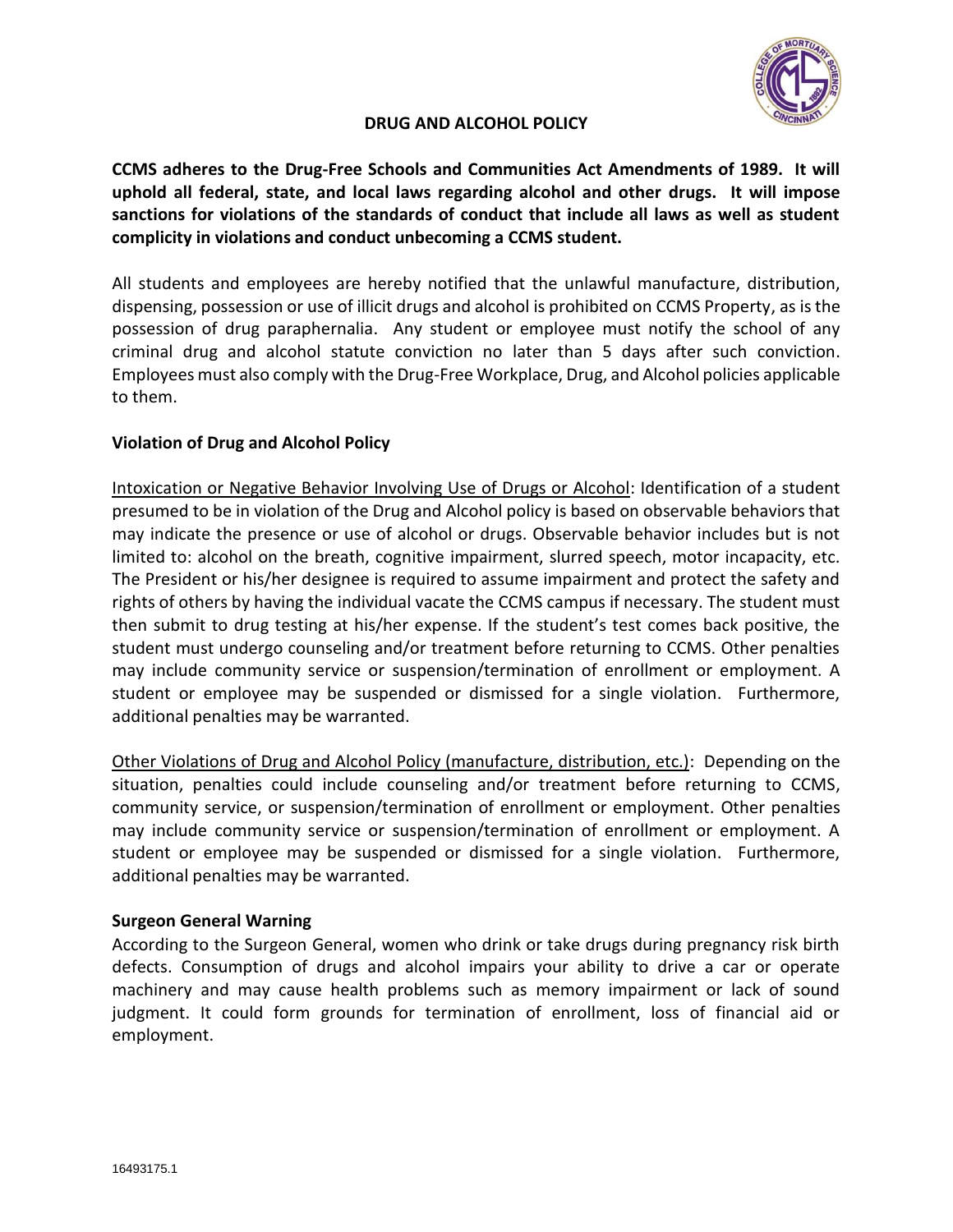### **Alcohol Use and Effects**

Alcohol consumption can cause marked changes in behavior, even in low doses, which include the inability to drive, accidents, aggression, and abuse. High doses can lead to personality disorders, inability to learn, illness, and death. Repeated use of alcohol leads to dependence. Withdrawal can produce depression, anxiety, tremors, hallucinations, convulsions, and damage to major organs of the body. Mothers who drink during pregnancy may give birth to infants with fetal alcohol syndrome, including abnormalities and retardation. These children are also at risk for becoming alcoholics.

## **Drug Use and Effects**

According to the National Institute on Drug Abuse, a variety of significant health risks are associated with the use of illicit drugs.

## **Applicable Laws**

- 1. CCMS will uphold all federal, state and local laws regarding alcohol and other drugs. The following excerpts are from federal and State of Ohio laws regarding the unlawful possession, use, or distribution of illicit drugs, including alcohol, are not all-inclusive, may not read in the exact manner of the laws, and are not to be relied upon as legal advice or guidance.
- 2. Persons under the age of 2l who pay for, share the cost of, or attempt to purchase, or possess or consume beer or intoxicating liquor in any public place either from a sealed or unsealed container or by the glass or by the drink, or furnish false information as to name, age or other identification, are subject to a fine of up to \$l,000 dollars and imprisonment of up to 6 months.
- 3. Persons shall not knowingly furnish false information as to the name, age, or other identification of any person under 2l years of age for the purpose of obtaining alcoholic beverages.
- 4. No person under 2l shall knowingly show or give false information for the purpose of obtaining or purchasing alcoholic beverages.
- 5. No person shall manufacture, sell, or distribute identification cards for the purpose of establishing a person's age that displays the great seal of the State of Ohio or in any way represents the card as the official Ohio card.
- 6. No person shall display or possess false identifications cards or operator's licenses, or lend such identification cards to any other person.
- 7. No person shall sell, buy, or furnish beer or intoxicating liquor to a person under the age of 2l, unless for established religious purposes, or unless the person under 2l is accompanied by a parent, spouse, or legal guardian.
- 8. No person who is the owner or occupant of any public place shall knowingly allow anyone under 2l to remain in the place while possessing or consuming beer or intoxicating liquor unless given by the person's parent, spouse, or legal guardian.
- 9. No person shall consume intoxicating liquor in a motor vehicle.
- 10. No person shall drive a motor vehicle while under the influence of alcohol and/or any drug of abuse.
- 11. No person shall violate Open Container Laws of local city ordinances.